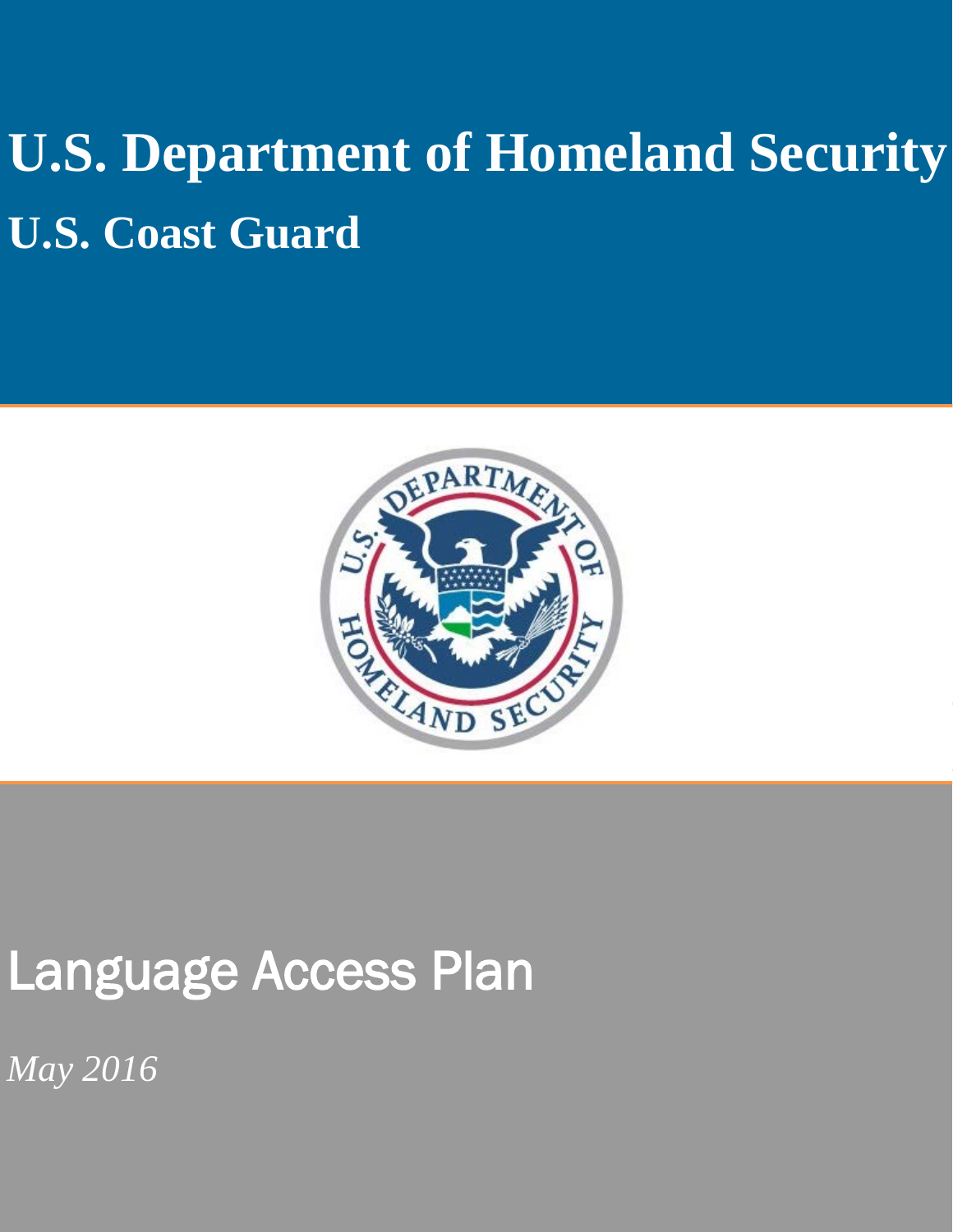## **Table of Contents**

| Purpose. 22                                                                                                                                                                                                                                                                                                                                                                                                                                    |  |
|------------------------------------------------------------------------------------------------------------------------------------------------------------------------------------------------------------------------------------------------------------------------------------------------------------------------------------------------------------------------------------------------------------------------------------------------|--|
|                                                                                                                                                                                                                                                                                                                                                                                                                                                |  |
|                                                                                                                                                                                                                                                                                                                                                                                                                                                |  |
|                                                                                                                                                                                                                                                                                                                                                                                                                                                |  |
|                                                                                                                                                                                                                                                                                                                                                                                                                                                |  |
| Component Interactions with the Public and Language Services Provided  5                                                                                                                                                                                                                                                                                                                                                                       |  |
|                                                                                                                                                                                                                                                                                                                                                                                                                                                |  |
|                                                                                                                                                                                                                                                                                                                                                                                                                                                |  |
|                                                                                                                                                                                                                                                                                                                                                                                                                                                |  |
|                                                                                                                                                                                                                                                                                                                                                                                                                                                |  |
|                                                                                                                                                                                                                                                                                                                                                                                                                                                |  |
|                                                                                                                                                                                                                                                                                                                                                                                                                                                |  |
| ${\bf Resources}\dots\hspace{1.5mm}\dots\hspace{1.5mm}\dots\hspace{1.5mm}\dots\hspace{1.5mm}\dots\hspace{1.5mm}\dots\hspace{1.5mm}\dots\hspace{1.5mm}\dots\hspace{1.5mm}\dots\hspace{1.5mm}\dots\hspace{1.5mm}\dots\hspace{1.5mm}\dots\hspace{1.5mm}\dots\hspace{1.5mm}\dots\hspace{1.5mm}\dots\hspace{1.5mm}\dots\hspace{1.5mm}\dots\hspace{1.5mm}\dots\hspace{1.5mm}\dots\hspace{1.5mm}\dots\hspace{1.5mm}\dots\hspace{1.5mm}\dots\hspace{1$ |  |
|                                                                                                                                                                                                                                                                                                                                                                                                                                                |  |
|                                                                                                                                                                                                                                                                                                                                                                                                                                                |  |
|                                                                                                                                                                                                                                                                                                                                                                                                                                                |  |
|                                                                                                                                                                                                                                                                                                                                                                                                                                                |  |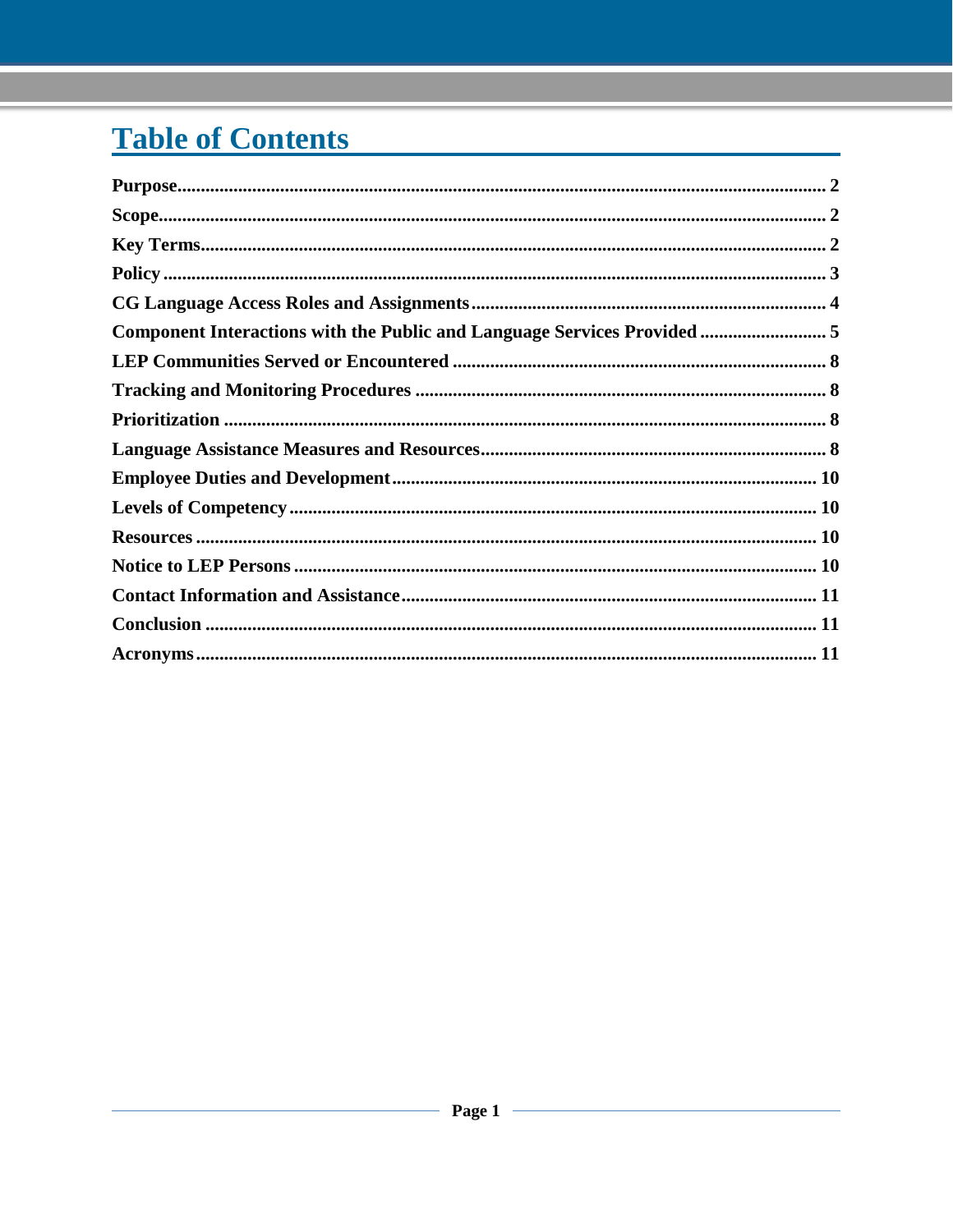#### <span id="page-2-0"></span>**Purpose**

The purpose of this plan is to establish policy and provide guidance in developing and implementing reasonable efforts to eliminate or reduce "Limited English Proficiency" (LEP) as a barrier to accessing United States Coast Guard (USCG) programs, activities, or events as required by Executive Order (EO) 13166, "Improving Access to Services for Persons with Limited English Proficiency" (August 11, 2000). This Executive Order requires that each Federal department and agency examine the services they provide to the public and, accordingly, develop and implement a system by which LEP persons can have meaningful access to those services without unduly burdening the fundamental mission of the agency. Executive Order 13166 has two fundamental goals: nondiscrimination and effective government for everyone.

#### <span id="page-2-1"></span>**Scope**

This LEP plan covers CG interactions with LEP individuals that occur within the United States and its territories, including vessels and persons at sea within 12 nautical miles thereof. Therefore, it applies to CG's over 700 independent units, including roughly 250 ships and a wide variety of shore-based units, including small boat stations, air stations, marine safety units, aids to navigation teams, training centers, maintenance units, and other operational, support, and logistics commands. It also applies to the CG's 60,000 personnel geographically distributed throughout the 50 United States, as well as to locations in American Samoa, Federated States of Micronesia, Guam, Marshall Islands, Northern Mariana Islands, Palau, Puerto Rico, and the Virgin Islands.

### <span id="page-2-2"></span>**Key Terms**

The following are terms associated with the goals of CG Limited English Proficiency plan and its implementation:

*Interpretation and translation:* Interpretation involves *oral* communication. Translation involves *written* communication. Interpretation involves the immediate communication of meaning from one language into another. An interpreter conveys meaning orally; as a result, interpretation requires skills different from those needed for translation. Interpreting is a complex task that combines several abilities beyond language competence in order to enable delivery of an effective professional interpretation in a given setting. From the standpoint of the user, a successful interpretation is one that faithfully and accurately conveys the meaning of the source language orally, reflecting the style, register, and cultural context of the source message, without omissions, additions, or embellishments on the part of the interpreter. Professional interpreters are subject to specific codes of conduct and should be trained in interpretive skills, ethics, and subject-matter language. CG components utilizing the services of interpreters should request information about certification, assessments taken, qualifications, experience, and training.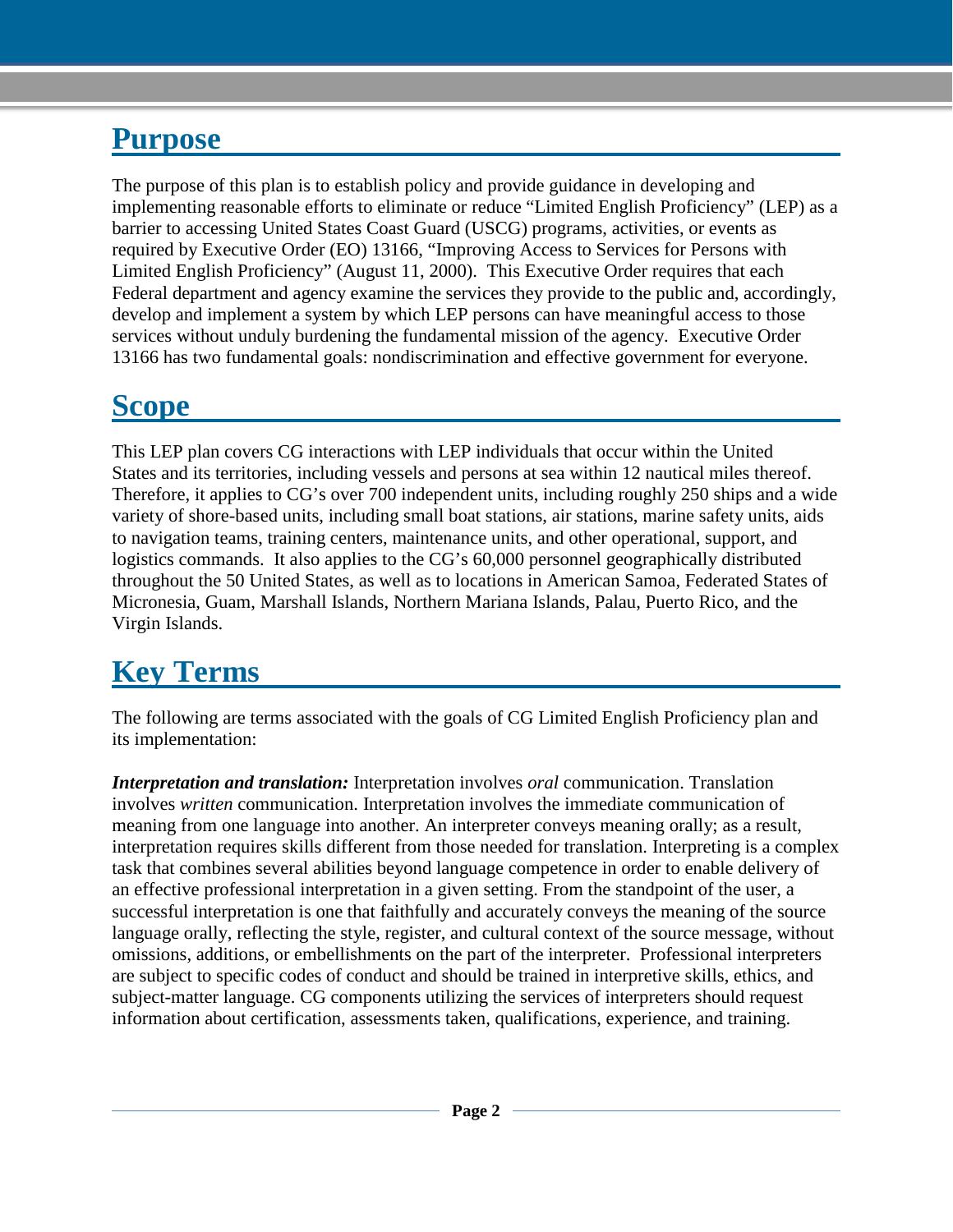One of CG's critical assets toward fulfilling its LEP mission lies with its CG Auxiliary Interpreter Corps (AIC), which has over 452 volunteer interpreters, offers interpretation services in 48 foreign languages, and has provided over 60,000 hours of interpretation to date. Auxiliary interpreters are evaluated by a two-level competency standard, Level "A" and "B". Level "A" applies to a person who fluently reads, writes, speaks, and understands a foreign language in addition to English. Level "B" applies to a person who speaks and understands a foreign language in addition to English, but does not necessarily read or write fluently in any language. Auxiliary interpreters are subject to extensive verbal and written linguistic assessment requirements administered by Language Qualification Examiners (LQE). Only Level "A" competency is accepted. Level "A" Auxiliary interpreters determined to be Level "B" are given the opportunity to improve and be re-assessed by an LQE after a six month waiting period.

Interpreters may be physically present, or, in appropriate circumstances, may appear via videoconferencing or telephonically. When videoconferencing or telephonic interpretation are used, options include connecting directly to a specific professional interpreter with known qualifications, or using a company that provides telephonic interpretation services and has in place quality control and privacy safeguards.

*Limited English Proficient Persons:* Persons who do not speak English as their primary language and who have a limited ability to read, speak, write, and/or understand English.

*Bilingual Persons:* Persons who are bilingual are fluent in two languages and are able to conduct the business of the workplace in either of those languages. This is to be distinguished from mere *proficiency* in more than one language. An individual who is proficient in a language may, for example, be able to greet an LEP individual in his or her language, but not conduct agency business in that language. Interpretation and translation require the interpreter to be fluently bilingual, and also require additional specific skills as previously described in 'Interpretation and Translation'.

#### <span id="page-3-0"></span>**Policy**

The CG follows the policy in the DHS Language Access Plan and adopts the following CG specific policy. Its intent is to provide meaningful access for LEP individuals to operations, services, activities, and programs within the United States and its territories (including surrounding waters within the 12 NM limit by providing quality language assistance services in a timely manner. CG units, including Headquarters directorates and relevant programs, should incorporate language access considerations into their routine strategic and business planning, identify and translate crucial documents into the most frequently encountered languages, provide interpretive services where appropriate, and educate personnel about language access responsibilities and how to utilize available language access resources as required by the EO 13166 and in accordance with guidance provided by the Department of Homeland Security (DHS) Language Access Plan. In this regard, the primary goal of this policy is to provide meaningful access to CG programs, benefits, and services, and maintain compliance with civil rights laws by communicating effectively with LEP individuals in languages other than English.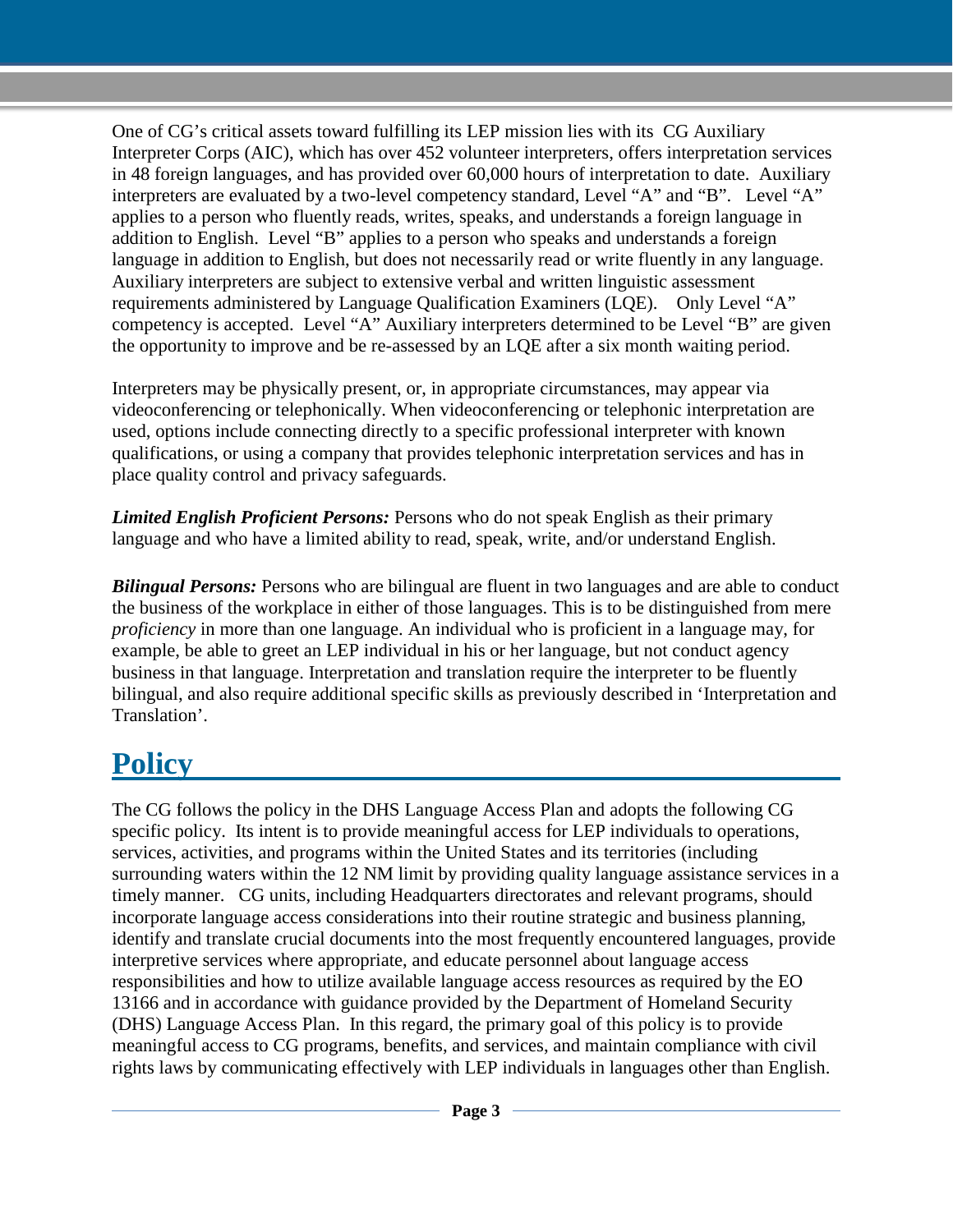This policy and plan is currently accessible and available to the public as well as component personnel through the internet, intranet, and brochures.

#### <span id="page-4-0"></span>**CG Language Access Roles and Assignments**

The Civil Rights Director (CG-00H) is responsible for the LEP program overall and is responsible for designating a Primary and Alternate LEP Coordinator. The office responsible for LEP compliance is the Compliance and Procedures Division of the Office of Civil Rights Policy, Planning, and Resources, located within the CG Civil Rights Directorate. The role of the primary LEP Coordinator is to monitor and assess program management responsibilities in the implementation of this plan. This person also has responsibility related to the prevention of discrimination on the basis of race, color, national origin, disability, and age in services provided by the CG, and in programs and activities receiving Federal financial assistance. The Alternate LEP Coordinator assumes program management responsibilities during the absence of the LEP Coordinator. The Primary and/or Alternate LEP Coordinator will participate as members of the DHS Language Access Working Group with the purpose of developing and implementing Agency-wide standards for ensuring quality assurance of language services, sharing best practices, and disseminating information on existing language technologies as well as the appropriate use of these technologies.

#### *The CRD LEP Coordinator will:*

1. Participate as a member of the DHS Language Access Working Group.

2. Develop a CG LEP Working Group with representatives from relevant organizational components to address issues and topics related to the Agency's Language Access for LEP individuals.

3. Identify major contracted LEP services and assess the resources necessary to provide language services, identify existing resources, and describe funding and procurement needs.

4. Develop and institute standardized methodology for capturing key data parameters, including nature of interactions, communications methods (in person, radio, telephone, internet, brochures, etc.), date and location of the interactions, languages spoken, and a data tool to track and maintain information collected.

5. Collect, track, and manage data on language needs.

6. Coordinate with the Office for Civil Rights and Civil Liberties to review complaints filed by members of the public that allege a denial of meaningful language access to CG's programs, services, and activities, and if appropriate, make recommendations to remedy deficiencies.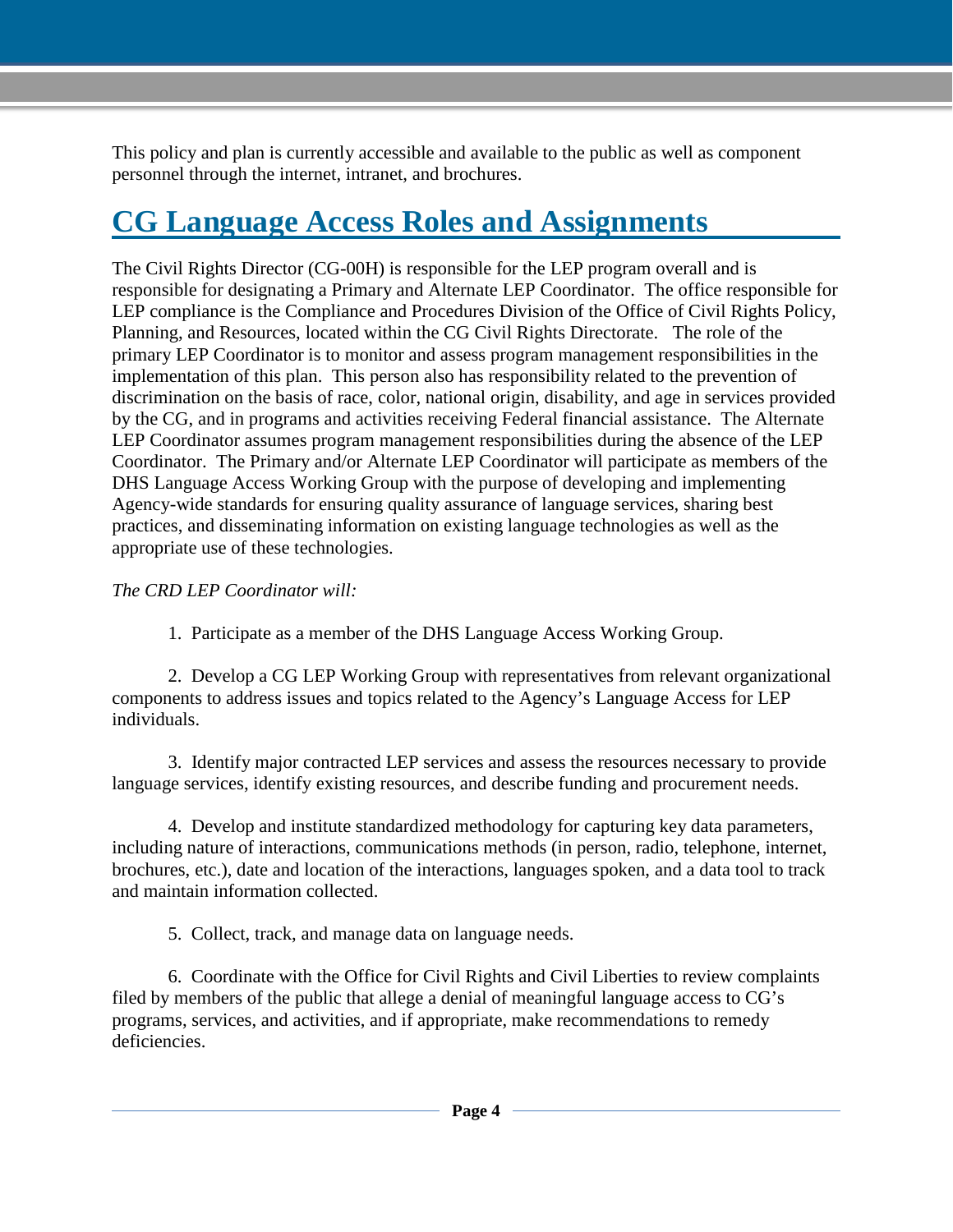7. Determine LEP training requirements for compliance with Executive Order 13166 and Title VI (nature, form, and frequency).

#### *The CRD Alternate LEP Coordinator will:*

1. Perform the LEP Coordinator duties in the absence of the Primary LEP Coordinator.

2. Participate as a member of the DHS Language Access Working Group in the absence of the Primary LEP Coordinator.

#### <span id="page-5-0"></span>**Component Interactions with the Public and Language Services Provided**

CG personnel interact and communicate with the public in a variety of ways. The types of interactions vary, based primarily on mission responsibilities, types of CG assets involved (i.e. shore-based units, ships, boats, helicopters, and fixed-wing aircraft), and their respective crew sizes, as well as the available means of communication (e.g. face-to-face meetings, telephone calls, radio communications, published documents, web-based resources, etc.)

Due to its maritime nature, many CG interactions with the public occur at sea. Examples of public interactions with shore-based CG facilities include responses to visits, phone calls, letters, radio communications, and emails from the general public, as well as outreach activities such as teleconferences, website postings, etc.

Specific examples of CG interactions with the public:

- A vessel in distress contacts a CG Station for assistance.
- Search and Rescue (SAR) operations may involve communications with shorebased units, aircraft, cutters, and/or boats, often by individuals who are either in distress or require some sort of maritime assistance.
- Pollution Responders respond to discharge of oil or hazardous substance release from foreign vessel. As part of local area and regional spill response planning, the Captain of the Port (COTP) and Federal On-Scene Commander (FOSC) interacts with the public.
- A Coast Guard law enforcement boarding team conducts a boarding on a vessel at sea to ensure compliance with Federal statutes and regulations.
- Casualty investigations.

Interesting facts about the average CG daily interaction with the public are found on the CG Boating Safety Center website, [http://CGboating.org/about/us\\_coast\\_guard\\_facts.aspx.](http://uscgboating.org/about/us_coast_guard_facts.aspx)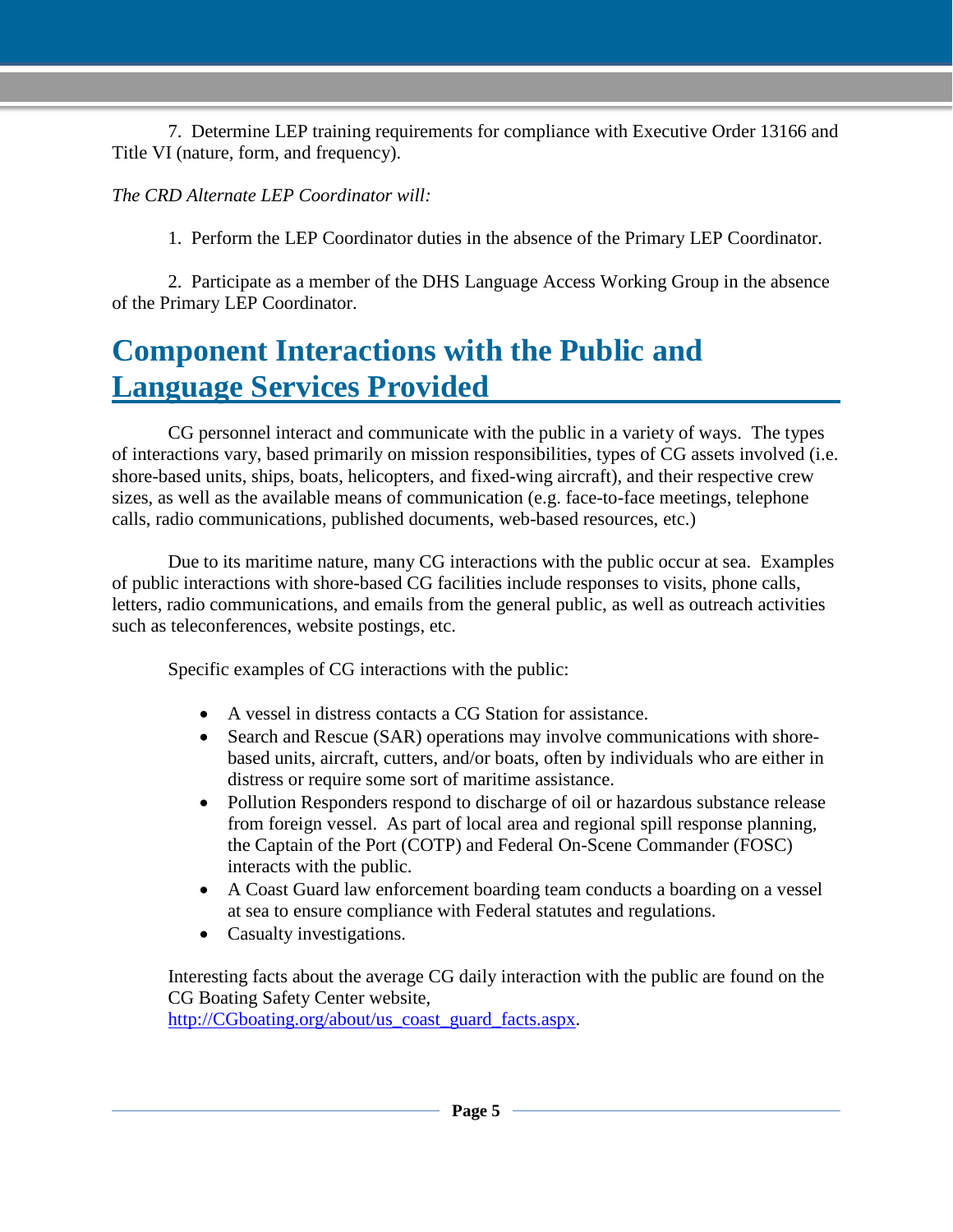The CG's National Response Center is the designated point of contact for reporting pollution and hazardous material incidents, and includes a telephonic foreign language line for LEP individuals. CG also conducts several public outreach programs, including the Sea Partner's Campaign, a marine environmental protection education and outreach program that targets the public at large, and America's Waterway Watch & Citizen's Action Network, a CG-sponsored nationwide public outreach and citizen recruiting programs that encourage citizens living, playing, or working on or near the water to report suspicious activity to responsible authorities. Participation in these outreach and recruiting activities will typically involve interaction with myriad individuals who speak languages other than English, or who have limited English proficiency. In addition to direct interactions with the public, the CG publishes storm and hurricane forecasts and warnings for boaters and coastal residents on the internet at [www.CG.mil/news/stormcenter.](http://www.uscg.mil/news/stormcenter/) Once on the site, users may click on the "En español" tab in the upper left hand corner of the page to read all text and boater advisories in Spanish.

CG interacts with members of the public, including LEP persons, in the course of carrying out its obligations under the National Environmental Policy Act (NEPA). In implementing the NEPA process, Coast Guard, will, as required by EO 13166, take reasonable steps to ensure that eligible LEP persons have meaningful access to the agency's NEPA documents and activities. In carrying out its obligations under EO 12898 to achieve environmental justice, CG will also consider the language needs of limited-English proficient populations in providing opportunities for public participation in the NEPA process and access to information on matters relating to human health and the environment.

Some written brochures and other printed materials distributed to the public are sometimes translated into frequently encountered languages and made available through the CG Auxiliary National Supply Center. Examples include Area Contingency Plans, information on boating safety, pollution/environmental awareness pamphlets (including versions in Spanish, French, and Japanese), Clean Water Act stickers (also in Spanish), and MARPOL (Maritime Pollution) restrictions stickers (Spanish, Japanese, Portuguese, Creole, and Italian). The CG's National Pollution Funds Center (NPFC) has translated versions of its claimant's guide and optional Oil Spill Liability Trust Fund claim form in Khmer, Vietnamese, and Spanish.

Radio communications: The use of English in radio communications is governed by international law and U.S. regulations (IMO NAV 46/INF .4 and 33 CFR 26.04 & 26.07, respectively). In 1973, the International Maritime Organization (IMO) Maritime Safety Committee agreed at its twenty-seventh session that, where language difficulties arise, a common language should be used for navigational purposes and that language should be English. In consequence, the Standard Marine Navigational Vocabulary (SMNV) was developed, adopted in 1977, and amended in 1985. In 1992, the IMO Maritime Safety Committee at its sixtieth session instructed the IMO Sub-Committee on Safety of Navigation to develop a more comprehensive standardized safety language than the SMNV of 1985, taking into account the changing conditions in modern seafaring and covering all major safety-related verbal communications. Under the International Convention on Standards of Training, Certification and Watch-keeping for Seafarers, 1978, as revised 1995, the ability to understand and use the Standard Marine Communications Phrases (SMCP) is required for the certification of officers in charge of a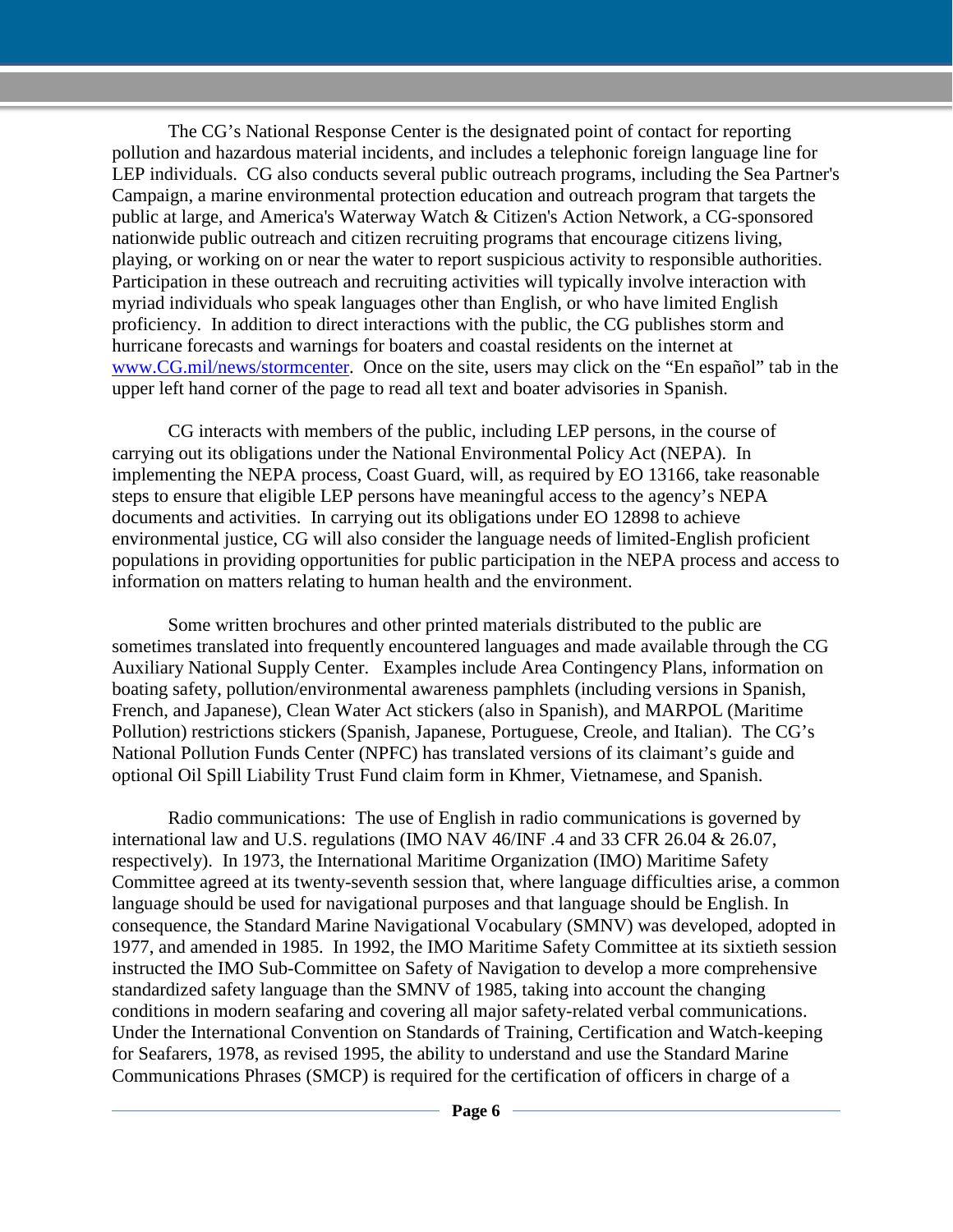navigational watch on ships of 500 gross tonnages or more. No person may use the services of, and no person may serve as, a person required to maintain a listening watch under section 5 of the Act, 33 U.S.C. 1204, unless the person can communicate in the English language. This pertains to the radiotelephone required for the exclusive use of the master or person in charge of the vessel, or the person designated by the master or person in charge to pilot or direct the movement of the vessel, who shall maintain a listening watch on the designated frequency.

Interactions by crews of CG cutters, boats, and aircraft: At sea, interactions with the public are most often via telephone or radio communication (with CG boats, ships (cutters), aircraft, and/or shore stations); however, face-to-face meetings between afloat personnel and the public are also typical, generally during boardings. A boarding typically involves a small contingent of personnel delivered to a private vessel by a CG or CG Auxiliary boat. In some cases, those boats are based from shore units, and in other cases, they are deployed from larger ships, often far offshore. Face-to-face interactions at sea differ somewhat from those at shorebased units, largely due to the limited resources immediately available to the members of the boarding party, relative to those typically available at a shore unit (i.e. a small boarding party may be less likely to have a certified Foreign Language Program linguist or interpreter than a large station crew, and may have reduced access to some communications options, such as telephonic interpretation services). In many cases, however, boarding parties deployed from large cutters or nearby shore units may be able to utilize the more robust language and/or communications resources of the larger platform. Similar to boarding parties, aircraft crews are generally relatively small and often operate at large distances from other units.

In addition to "typical" CG operations and interactions with fixed, shore-based units and cutters, boats, and aircraft assets, CG response operations occasionally involve the stand up of incidentspecific organizational components, sometimes in different locations than established CG facilities. Additionally, when incidents such as earthquakes, floods, and oil spills occur, normal means of communications may be less reliable or unavailable. Nonetheless, the CG seeks to establish regional language access services appropriate to the incident. For example, immediately after the Haiti Earthquake in January 2010, the CG Auxiliary Interpreter Corps (AIC) readied 20 Creole/French Interpreters on "stand by" for immediate deployment. Shortly after the BP Deepwater Horizon oil spill in the Gulf of Mexico, the AIC organized nearly 100 interpreters to translate daily media updates from English to five (5) foreign languages.

CG provides grants to States, U.S. Territories, and non-profit organizations to support boating safety initiatives. For example, someone seeking a Masters License may visit a CG facility; and while a LEP individual is not eligible to receive a license, he/she must be provided meaningful access to information about the licensing process. These activities, because they are federally funded, are governed by Title VI of the Civil Rights Act of 1964, which requires recipients of federal financial assistance to ensure meaningful access to their programs and activities by LEP persons.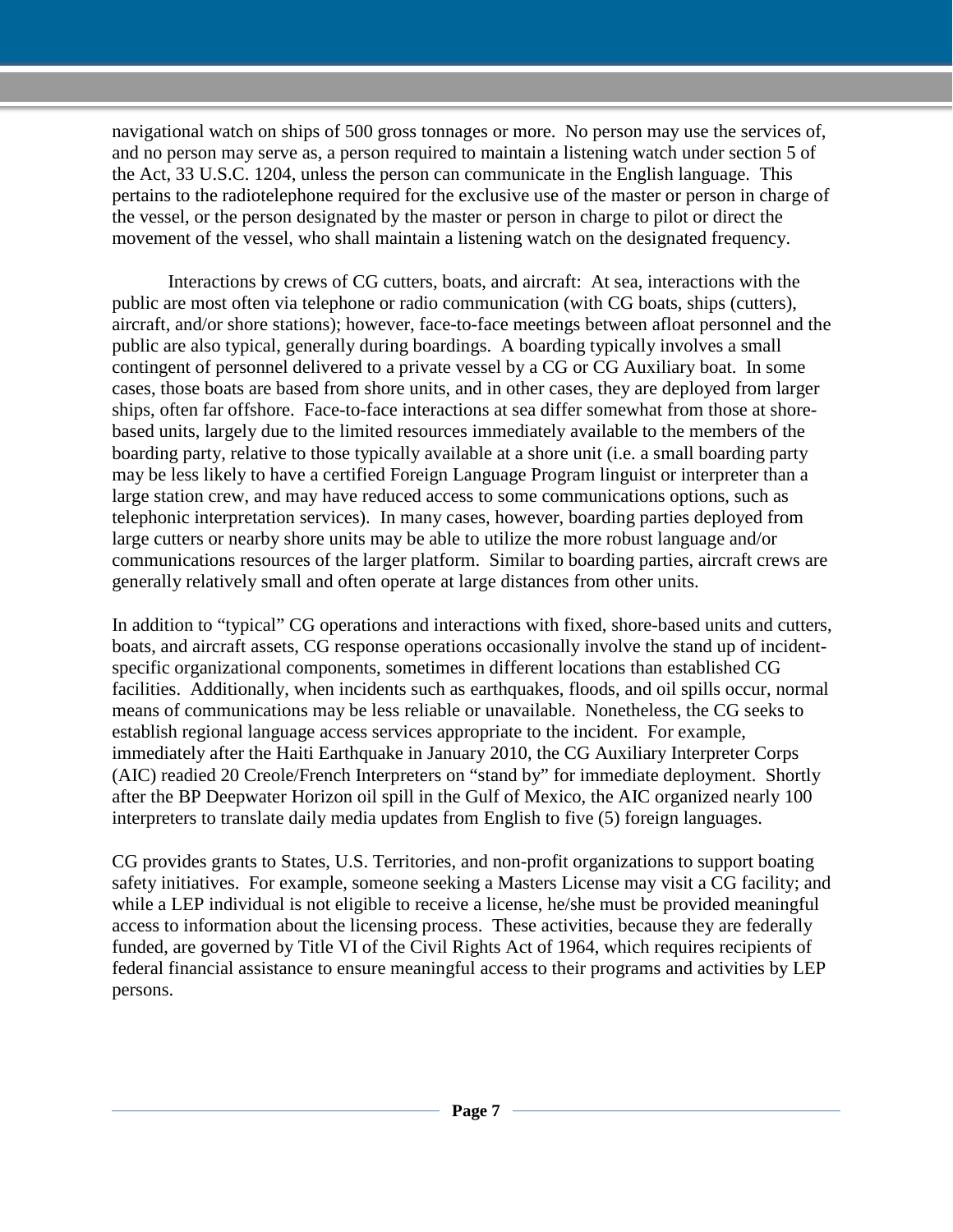#### <span id="page-8-0"></span>**LEP Communities Served or Encountered**

The CG has identified seven (7) languages of strategic importance to its missions: Spanish, Haitian Creole/French, Russian, Vietnamese, Chinese (Mandarin), Japanese, and Korean. Units that routinely deploy to the Caribbean, Central and South America, and the Far East have a consistent need for members who speak these languages.

#### <span id="page-8-1"></span>**Tracking and Monitoring Procedures**

The CG provides grants to, at least, 33 non-profit organizations to support boating safety initiatives. However, there is little or no data pertaining to the services they provide regarding language access to individuals with LEP needs. Other organizations like the CG Auxiliary, maintain some information locally. For example, the CG Auxiliary Interpreter Corps (AIC) reports interpreter mission hours by Activity Mission Hour Reports. Approximately 6,000 hours per year, and over 50,000 interpreter mission hours provided to date. Overall, there is a need for more emphasis and efforts in tracking, collecting, and managing data in both CG funded and CG conducted activities. Methods to ensure compliance with CG funded activities include assurances of non-discrimination and selecting recipients for compliance reviews. For CG conducted activities, reviews of this plan will be conducted, at least, every year or as often as required by the Department of Homeland Security (DHS).

#### <span id="page-8-2"></span>**Prioritization**

Once the LEP tracking mechanism is in place and current needs are identified, CG will be able to include information on the most common and the most critical LEP needs. CG projects are indicated below with their projected target dates for implementation.

- Determine proper audience and level of LEP training required. (September 2015)
- Identify protocols in place for CG personnel/units/operational components to identify LEP persons and access language services. (July 2016)

#### <span id="page-8-3"></span>**Language Assistance Measures and Resources**

The CG offers interpretation and translation services through a number of means:

Military and civilian CG interpreters certified by the CG Foreign Language Program (CGFLP). There are approximately 610 certified interpreter positions allocated to 103 cutters and patrol boats and 70 shore-based units, based on historical operational requirement and projected future needs. These allocated positions provide interpretive services as a collateral duty function, in addition to primary duty responsibilities to a particular CG unit. Units may designate a number of interpreters to certain qualification levels based on the CG Foreign Language Program guidance. Interpreters must meet criteria outlined in the CG Foreign Language Program, including passing the Defense Language Proficiency Test (DLPT). In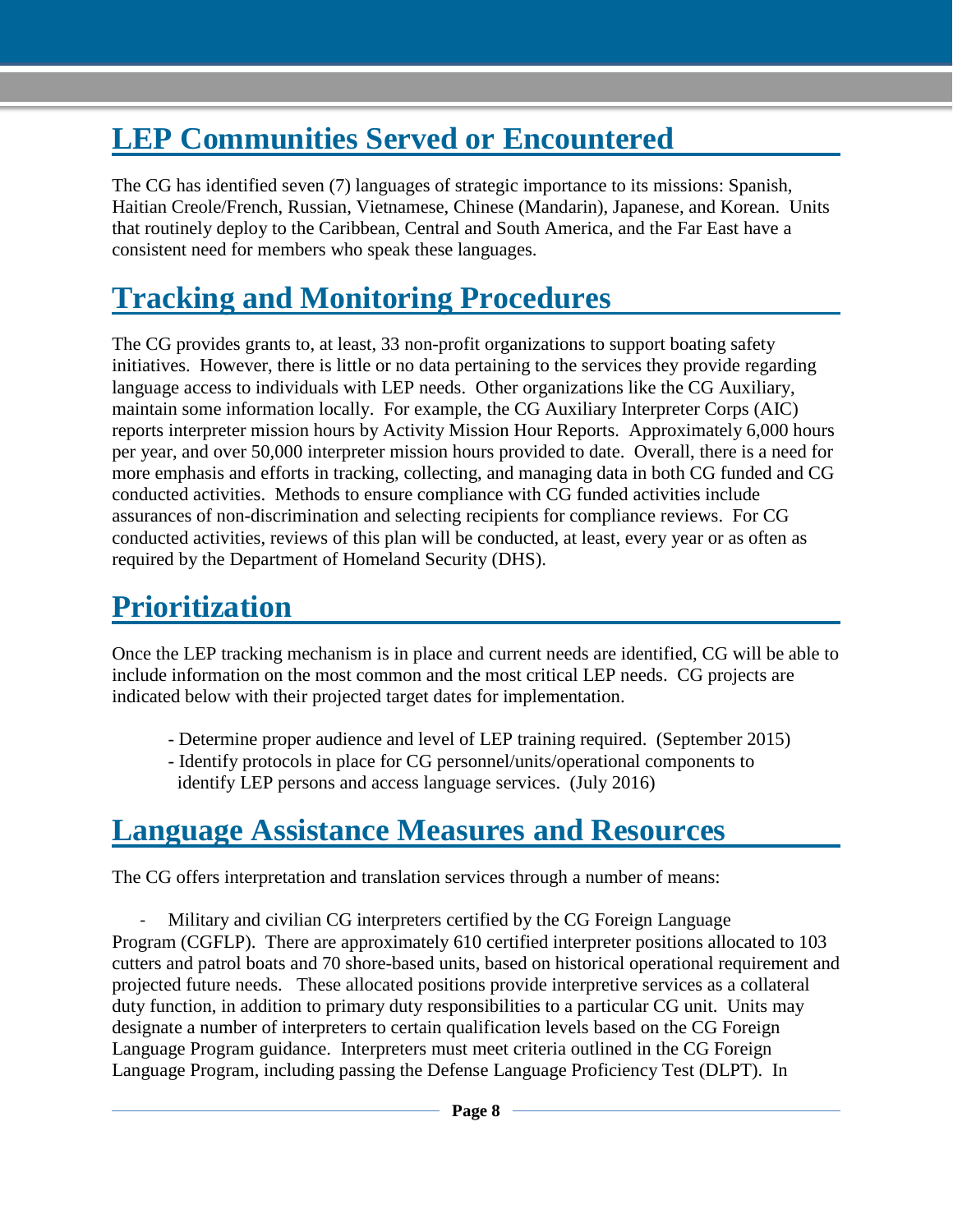addition to collateral duty interpreter, the CG FLP also has 132 certified linguists with language skills necessary as part of their primary assignment. The CG FLP includes Arabic and the seven languages deemed to be of strategic importance to CG missions: Spanish, Haitian Creole/French, Russian, Vietnamese, Chinese (Mandarin), Japanese, and Korean. Eighty percent (80%) of CG FLP requirements are for Spanish.

Utilization of certified interpreters from the CG Auxiliary Interpreter Corps (AIC). The AIC has over 452 volunteer interpreters and offers interpretation services in 48 foreign languages, and has provided over 60,000 hours of interpretation to date. To request interpreter support, simply logon to [http://icdept.cgaux.org.](http://icdept.cgaux.org/)

- Virtual translations. The National Virtual Translation Center (NVTC) has been used by the National Pollution Fund Center (NPFC) to assist with written translations.
- CG may explore national or regional language access services, including use of a DHSwide blanket purchase agreement for language services.
- Other means: The use of "I Speak" language identification guides (i.e. provided to CG stations boarding team leads, Search and Rescue assets, etc.), and technology solutions such as hand-held translators may also be currently in use.

The level and standards of methods used to provide language access services to LEP individuals depend on several factors, such as Asset Communications Capabilities, Staff Capabilities, and types of interactions.

Asset communications capabilities: Language access may be limited based on the type of unit providing the service and the different types of capabilities they have. For example, small boats and certain aircraft may have fewer communications options than large cutters or shore-based units. Afloat/in-flight units may lack access to telephonic services available to shore units. Response Operations may face reduced communications capabilities during or after natural disasters such earthquakes, floods, hurricanes, etc., due to damaged infrastructure. Some assets/units may have real-time interpretation capabilities, where others may have the ability to record communications for delayed translation.

- Staff capabilities: Smaller assets (boats and aircraft) will, generally, have fewer personnel and less likely to have certified interpreters aboard, especially taking into consideration that only 25 percent (173 of 705) CG units have certified collateral duty interpreters assigned.

Types of interactions. Face-to-face communications may allow use of "I Speak" or other similar materials.

In some cases, telephone, radio, and other voice-only communications may be recorded and translated (with time delay).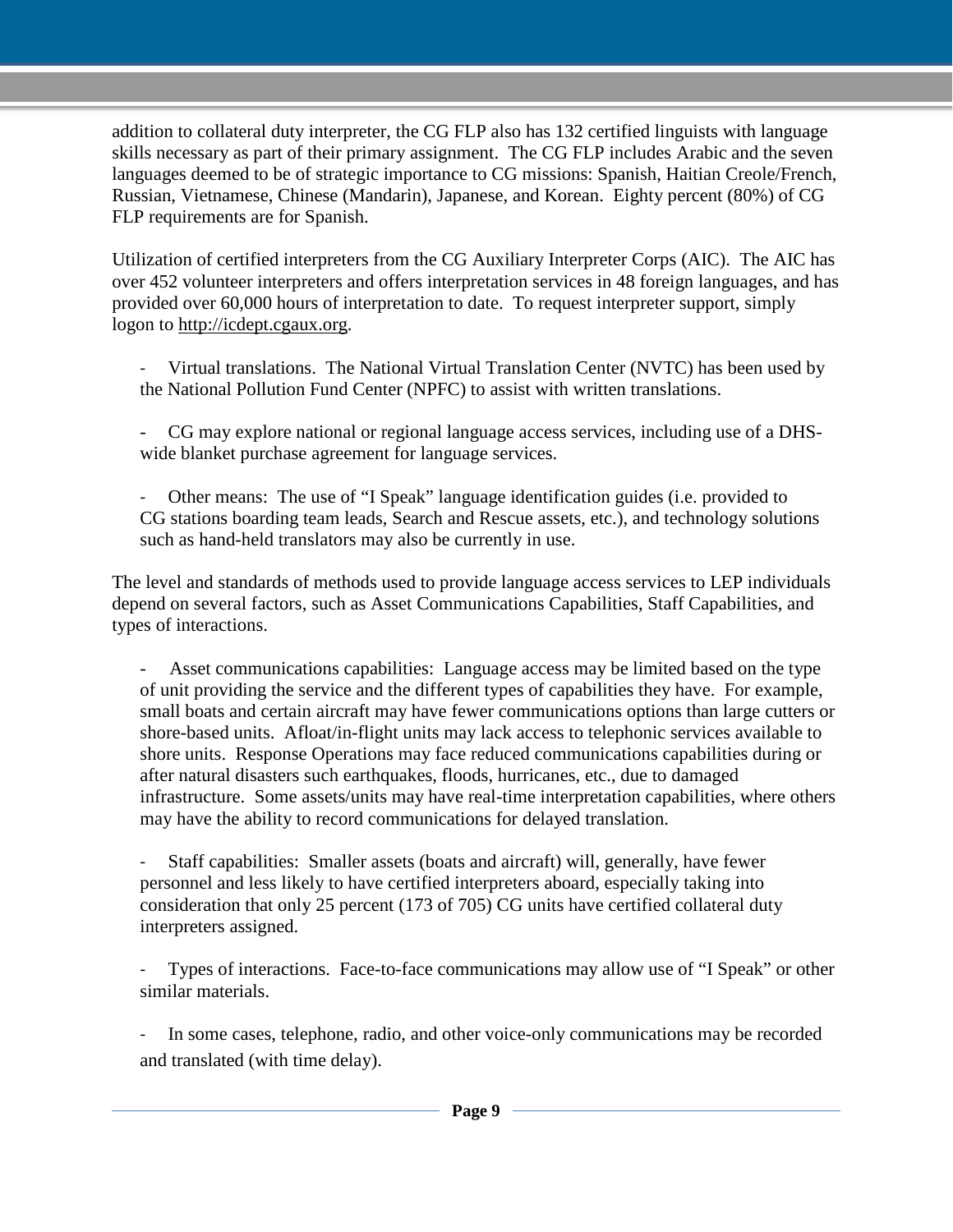#### <span id="page-10-0"></span>**Employee Duties and Development**

CG FLP linguists are assigned with language skill requirements as part of their primary duties. Although, some linguists are assigned and performing duties within the scope of Executive Order 13166, the majority of the 132 linguists are assigned extraterritorially and consequently, outside of the scope (i.e. within three nautical miles limit) of CG LEP. CG periodically assesses its need for CGFLP linguists.

#### <span id="page-10-1"></span>**Levels of Competency**

The CG Auxiliary Interpreter Corps (AIC) and the CG Foreign Language Program have different standards for evaluating language skills.

CG AIC has two competency levels:

- Level A, which means the interpreter reads, writes, speaks, and understands a foreign language fluently in addition to English. Sixty one percent (61%) of CG AIC volunteer interpreters are in Level A category.

Level B, which means the interpreter speaks, and understands a foreign language in addition to English but does not, necessarily, read or write any language fluently. Thirty nine percent (39%) of AIC volunteer interpreters are in Level B category.

The CG Foreign Language Program, on the other hand, requires that a member achieve a score of at least 2/2 on the Defense Language Proficiency Test (DLPT) to qualify as an interpreter.

#### <span id="page-10-2"></span>**Resources**

CG will assess the resources necessary to fund and support LEP projects identified as critical to the successful implementation of this plan. This may include Agency-wide, regional, or unitspecific funding and personnel requirements with appropriate tracking mechanism so as to maximize the efficiency and effectiveness of the program.

#### <span id="page-10-3"></span>**Notice to LEP Persons**

CG will make reasonable efforts to ensure the public is aware of its LEP policy and existing options to access language assistance services. This information will be provided in English and translated into most frequently used language(s), other than English, based on the relevant population.